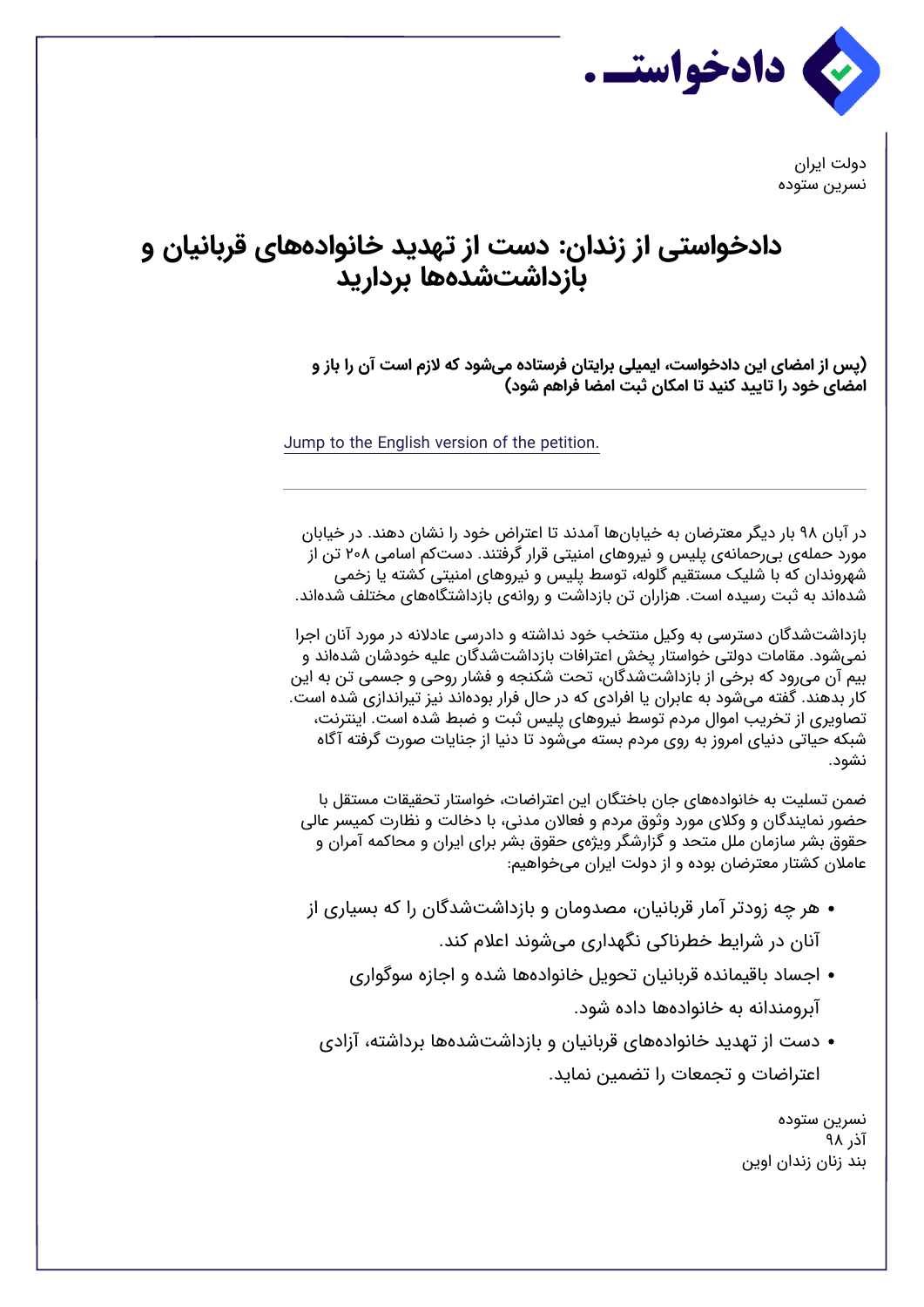◄ متن انگلیسی

## **Petition from Evin Prison**

Stop Threatening the Families of Victims and Detainees! In November, Iranian protesters again took to the streets. They were brutally attacked by the police and security forces. At least the names of 208 civilians are registered who were killed by direct qunshots. Thousands have been arrested and taken to various detention centers.

The detainees do not have access to their chosen lawyers and no fair hearing is being held. Government officials have called for the detainees' so-called "confessions" to be broadcasted against them. and there's a fear that some may be subjected to torture and physical and psychological pressure in order to extract those confessions. Passersby or people fleeing are also said to have been shot. Pictures and video clips captured scenes of the destruction of public properties such as banks and gas stations. The internet, the vital network of today's world, is being shut down by the government to keep the world unaware of the atrocities.

We offer condolences to the families of the protesters who were killed and call for independent investigations about those deaths. We ask for the presence of representatives and lawyers of the people and civil activists. We demand the intervention and supervision of the United Nations High Commissioner for Human Rights and the Special Rapporteur on Human Rights for Iran. We like to see the perpetrators of the massacre of protesters put on trial.

And we ask the Iranian government to:

Announce immediately the name and number of victims, those killed and injured and the detainees, many of whom are held in dangerous .conditions

The body of the victims to be handed over to their families and they be allowed to have funerals and mourn with dignity.

Stop threatening the families of victims and detainees, guaranteeing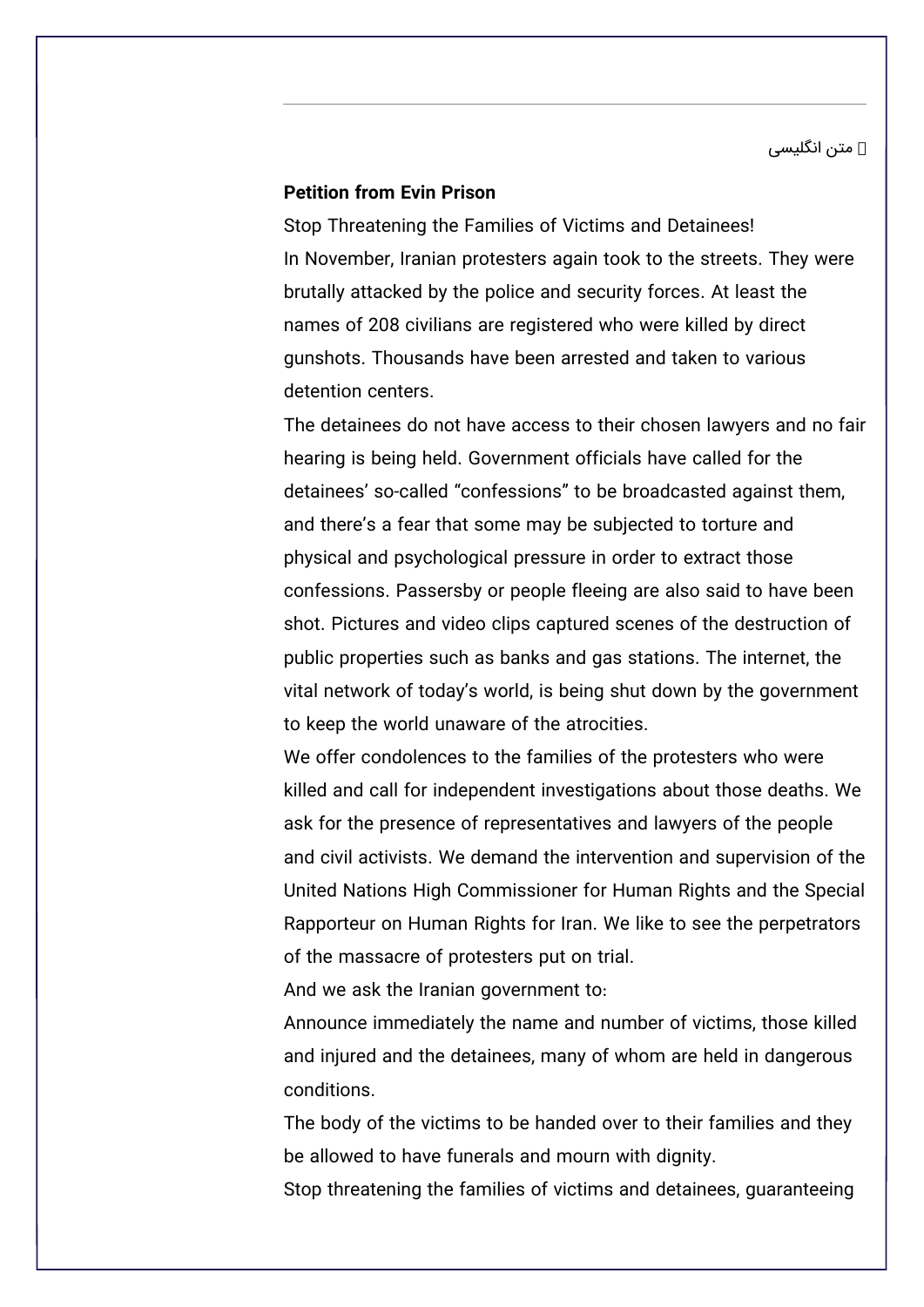the freedom of protests and gatherings.

And we ask the Iranian government to:

• Announce immediately the name and number of victims, those killed and injured and the detainees, many of whom are held in dangerous conditions.

• The body of the victims to be handed over to their families and they be allowed to have funerals and mourn with dignity.

• Stop threatening the families of victims and detainees, guaranteeing the freedom of protests and gatherings.

Nasrin Sotoudeh

December 2019

Evin Prison Women's Ward

## **تعداد امضاها: ۱۴۴**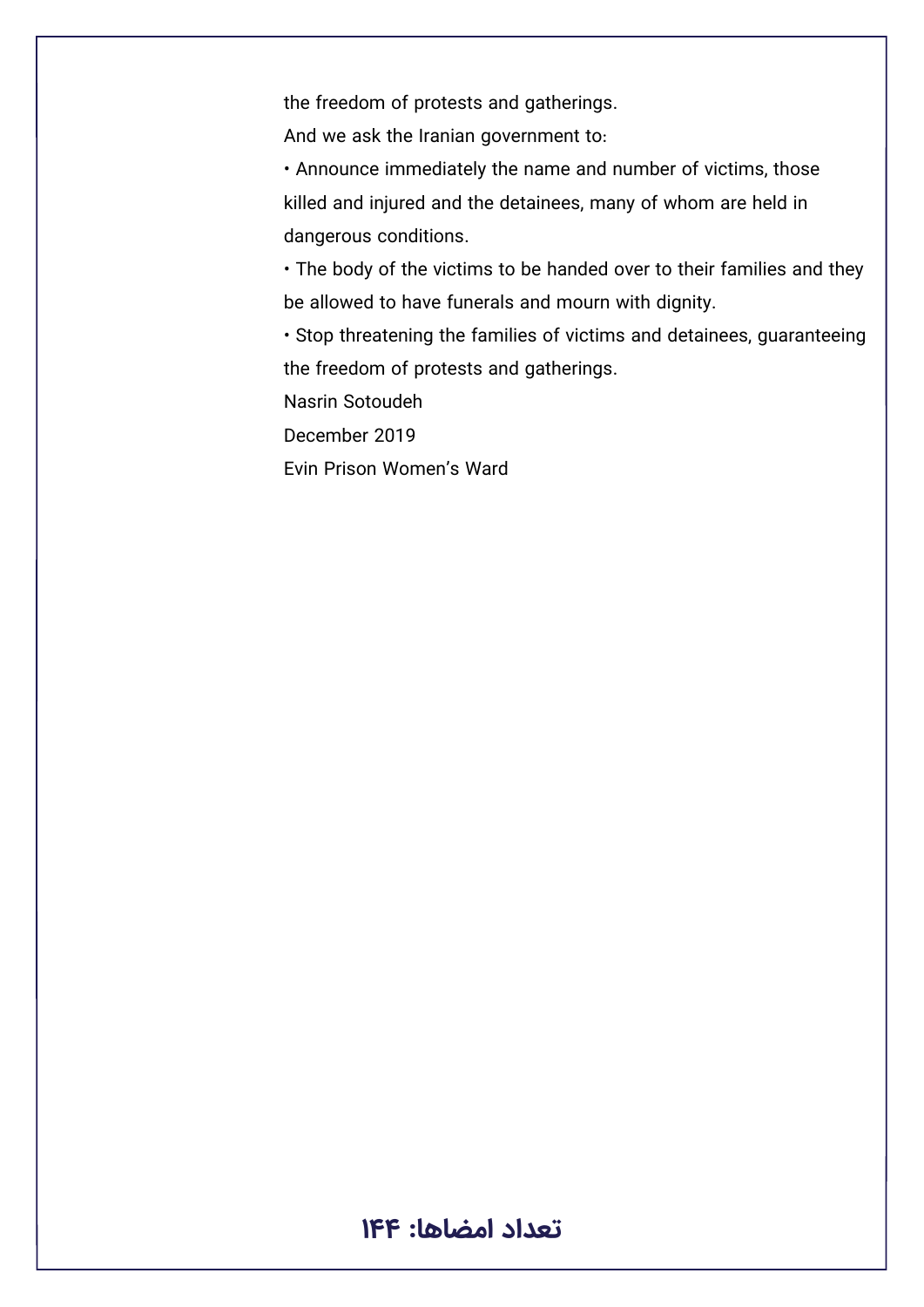| Mohammad Eghtedari                                                                    | خارج<br>ایران       | reza                                |                           |
|---------------------------------------------------------------------------------------|---------------------|-------------------------------------|---------------------------|
| فريدون احمدى<br>دست از تهدید خانوادههای قربانیان و<br>بازداشتشدهها برداريد            | تهرا                | Siavash<br>چون این کار شرم آور است. | اليزز                     |
| عبدى كلانترى                                                                          | خارج<br>از          | varesh                              | ایران                     |
| امضاء محفوظ                                                                           | تهران               | امضاء محفوظ                         |                           |
| امضاء محفوظ                                                                           | خارج<br>از<br>ایران | امضاء محفوظ                         | خارج<br>از<br>ایران       |
| <b>Pantea</b>                                                                         | تهرات               | امضاء محفوظ                         | زنجان                     |
| آزاديخواه<br>خانوادههای زندانیان حق دارند حمایت شوند                                  | خارج                | امضاء محفوظ                         |                           |
| امضاء محفوظ                                                                           | خارج<br>از<br>ایران | تهران امضاء محفوظ                   |                           |
| شهریار مندنی پور                                                                      | خارج<br>از<br>ایران | امضاء محفوظ                         | اصفها                     |
| <b>رضا</b><br>اگر امر به معروف و نهی از منکر را ترک کنیم،<br>ظالمان بر ما مسلط میشوند | تهران               | امضاء محفوظ                         | ایلام                     |
| تهرات مهدی غضنفری                                                                     |                     |                                     | تهرا <mark>ن</mark> کیوان |
|                                                                                       |                     |                                     |                           |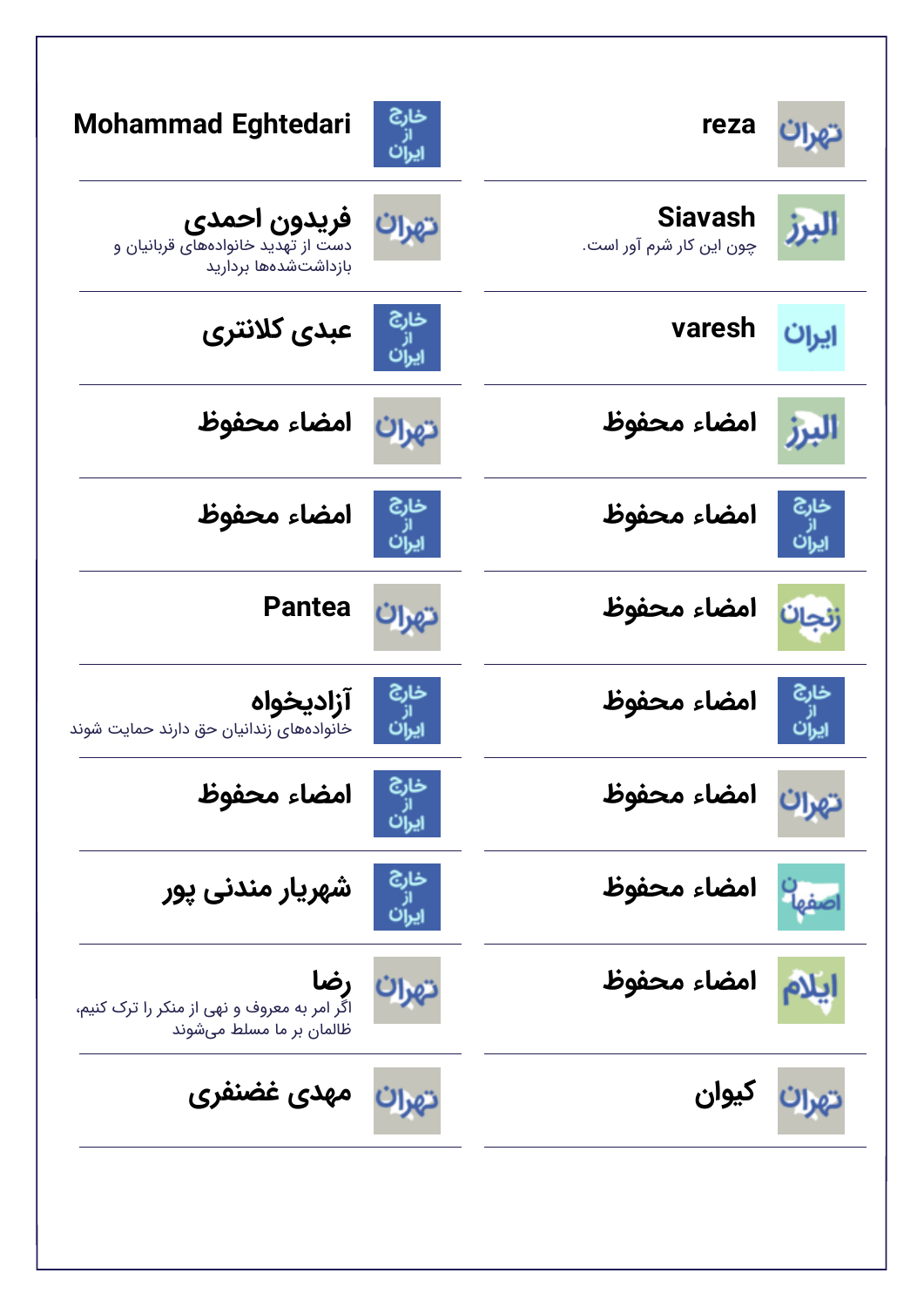| مهرداد صمدزاده<br>خارج<br>ايران                                                                                                                                                                | <b>Saleh</b>                               | غارچ                           |
|------------------------------------------------------------------------------------------------------------------------------------------------------------------------------------------------|--------------------------------------------|--------------------------------|
| آناهيتا<br>صفه                                                                                                                                                                                 | ali ashoori                                | کردستان                        |
| خارج<br>arnold nijmaa                                                                                                                                                                          | امضاء محفوظ                                | مازندرات                       |
| امضاء محفوظ<br>تهران                                                                                                                                                                           | سروش ادریسی                                | تهران                          |
| <b>Turan Nazemi</b><br>تهران                                                                                                                                                                   | امضاء محفوظ                                | ایران                          |
| امضاء محفوظ<br>تهرات                                                                                                                                                                           | امضاء محفوظ                                | خارج<br>"<br>ایران             |
| خارج<br>امضاء محفوظ                                                                                                                                                                            | <b>Parviz Khazaei</b>                      | خارج<br>ىران                   |
| خانج<br>امضاء محفوظ<br>از<br>ایران                                                                                                                                                             | امضاء محفوظ                                | خانج<br>ايران                  |
| خارج<br>امضاء محفوظ<br>از<br>ایران                                                                                                                                                             | آریا آرام نژاد                             | خارج<br><sub>از</sub><br>ایران |
| امضاء محفوظ<br>تهرات                                                                                                                                                                           | هادی یونسی                                 | <mark>فوزستا</mark> ت          |
| خارج<br>امضاء محفوظ<br>از<br>ايران                                                                                                                                                             | افشين كيانفر                               | دربایجان<br>شرقی               |
| خارج<br>کی پرویز ورجاوند<br><sub>از</sub><br>ایرا <sup>ن</sup><br>این حق هر انسان است که بتواند انتخاب<br>کند که چه می خواهد و یا چه نمی خواهد.<br>مردم ایران زمین در قیام آبانماه ۹۸، با صدای | <b>محمود ماهری</b><br>مرگ بر جمهوری اسلامی | خارج<br><sub>از</sub><br>ایران |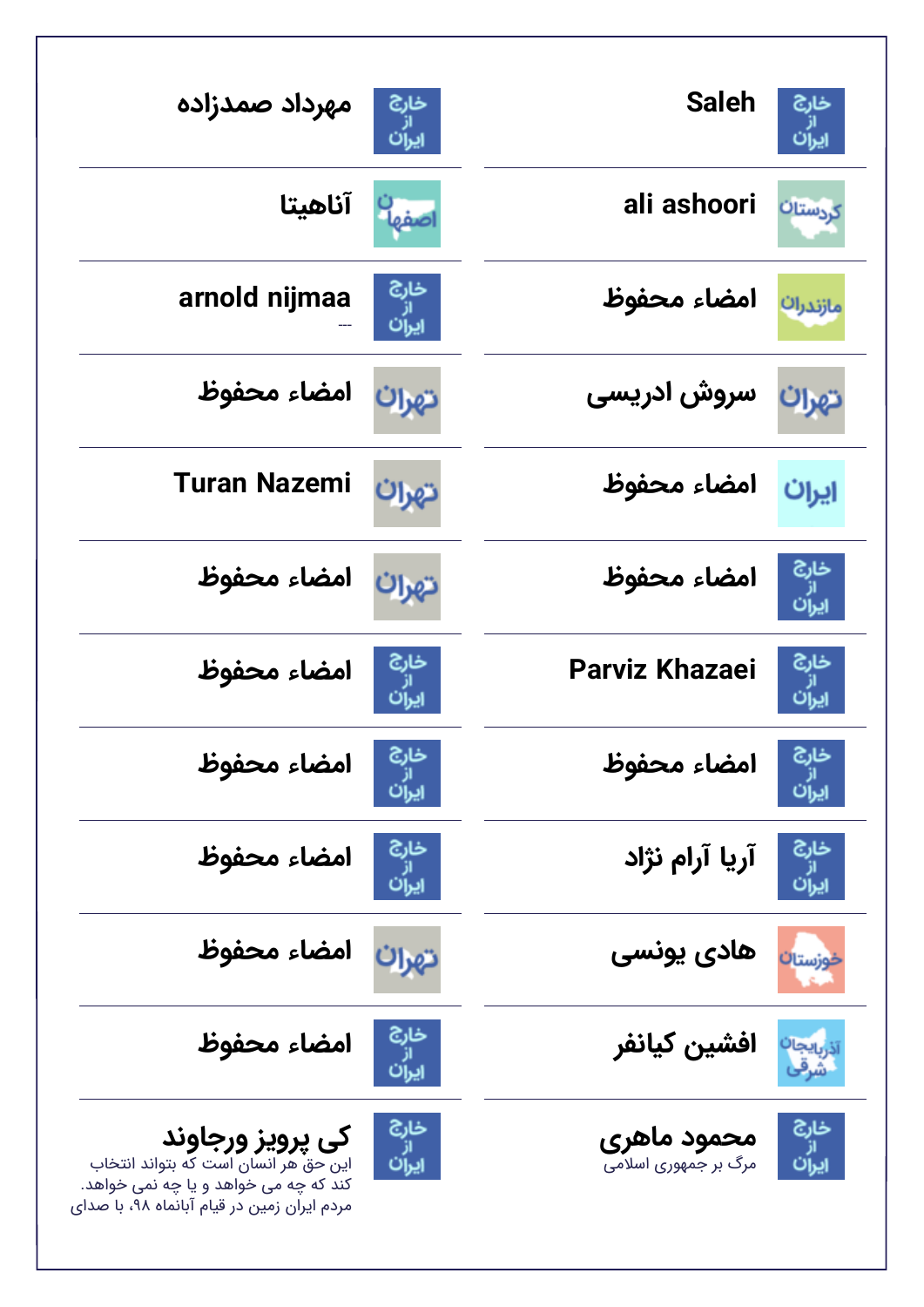| بلند درخواست کردند که                                       |                                                       |                                                                                                                                                              |                        |
|-------------------------------------------------------------|-------------------------------------------------------|--------------------------------------------------------------------------------------------------------------------------------------------------------------|------------------------|
| K. KH. N                                                    | تهران                                                 | امضاء محفوظ                                                                                                                                                  | ایران                  |
| مهرداد بزرگ                                                 | خارج<br>ایران<br>ایران                                | امضاء محفوظ                                                                                                                                                  | ایران                  |
| امید رضایی                                                  | خارج<br>از<br>ایران                                   | ناصر رحمانی نژاد                                                                                                                                             | خارج<br>ان<br>ایران    |
| امضاء محفوظ                                                 | مازندران                                              | Aida Abedin                                                                                                                                                  | خارج<br>ان<br>ایران    |
| هادی ابراهیمی                                               | خارج<br>از<br>ایرا <sup>ن</sup>                       | شيوا يزدان پناه<br>برقرارى عدالت                                                                                                                             | خارج<br>ایران<br>ایران |
| مهرک کمالی                                                  | خارج<br>از<br>ایران                                   | <b>Davoud Navaian</b><br>Solidaritet                                                                                                                         | خارج<br>ايران          |
| جواد متولی                                                  | خارج<br>ایراُن                                        | امضاء محفوظ                                                                                                                                                  | خارج<br>ایرآن          |
| امضاء محفوظ                                                 | تهران                                                 | امضاء محفوظ                                                                                                                                                  | خارج<br>از<br>ایران    |
| Mostafa Azizi                                               | خارج<br>ایران<br>ایران                                | امضاء محفوظ                                                                                                                                                  | خارج<br>از<br>ایران    |
| پاپک خرمدین<br>.<br>کمترین کاری که میشه کرد اگه بشه گفت کار | البرز                                                 | مرمر مشفقی                                                                                                                                                   | خارج<br>از<br>ایران    |
| حمید عباسی مقدم<br>برای آزادی                               | ىيىستا <sup>ن</sup><br><sub>م</sub> چشتا <sup>ر</sup> | ندارم<br>اعتراض حق مردم است و جوانان ایران نباید<br>به خاطر ابتدایی ترین حقوق شان مورد<br>شکنجه، تهدید، بازجویی و اعتراف زوری در<br>تلویزیون اسلامی شوند! شک | خارج<br>از<br>ایران    |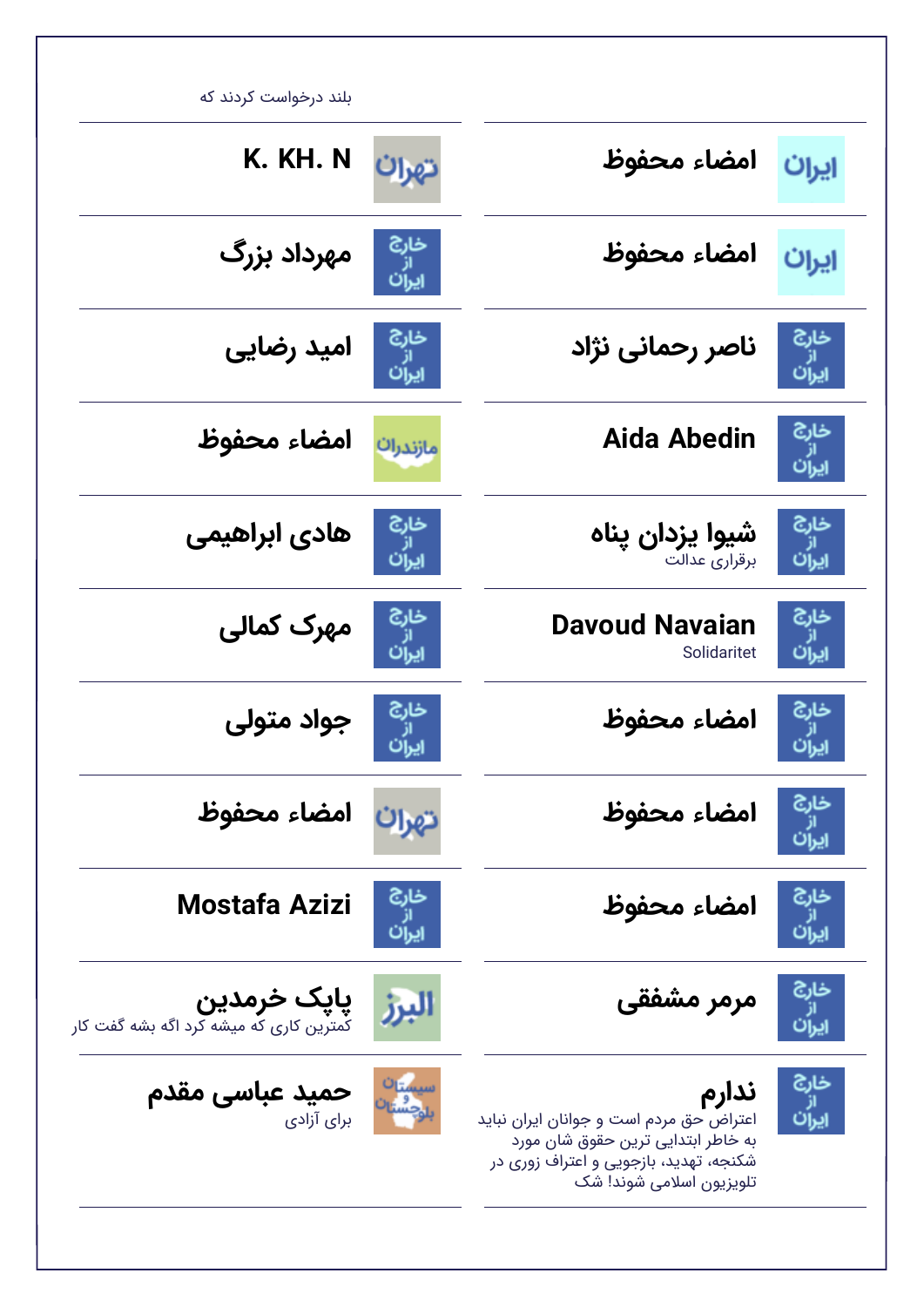| خار <sup>ج</sup> مریم دهکردی<br><sub>ایرا</sub> ن                                                                                                                                        |                                        | امضاء محفوظ      | اصفها                  |
|------------------------------------------------------------------------------------------------------------------------------------------------------------------------------------------|----------------------------------------|------------------|------------------------|
|                                                                                                                                                                                          | خار <sup>ج</sup> لیلا<br><sub>ان</sub> | امضاء محفوظ      | خارج<br>از<br>ایران    |
| تهران منصوره شجاعی                                                                                                                                                                       |                                        | جواد عباسی توللی | خارج<br>ایران<br>ایران |
| تهران امضاء محفوظ                                                                                                                                                                        |                                        | نيلوفر لنگر      | 9,                     |
| ا <mark>صفها<sup>ن</sup>ا فاطمه سدهی</mark>                                                                                                                                              |                                        | امضاء محفوظ      | خارج<br>از<br>ایران    |
| امضاء محفوظ                                                                                                                                                                              | كردستان                                | امضاء محفوظ      | تهران                  |
| امضاء محفوظ                                                                                                                                                                              | خارج<br>از<br>ایران                    | امضاء محفوظ      | حارج<br>از<br>ایران    |
| نام مستعار: اوشیدا با نام<br>مس<br>جزو آخرین افراد هم نسل خودم هستم که<br>هنوز هم دوست دارم تو کشور خودم زندگی<br>کنم اما وقتی حتی جرات این رو ندارم که<br>اسمم یای این دادخواست ثبت بشه | تهران                                  | امضاء محفوظ      |                        |
| تهرا <mark>ن</mark> کوروش                                                                                                                                                                |                                        | <b>Sahel</b>     |                        |
| امضاء محفوظ                                                                                                                                                                              | تهرات                                  | Zahra lahijan    |                        |
| امضاء محفوظ                                                                                                                                                                              | خارج<br>از<br>ادان                     | امضاء محفوظ      | خارج<br>ایران<br>ایران |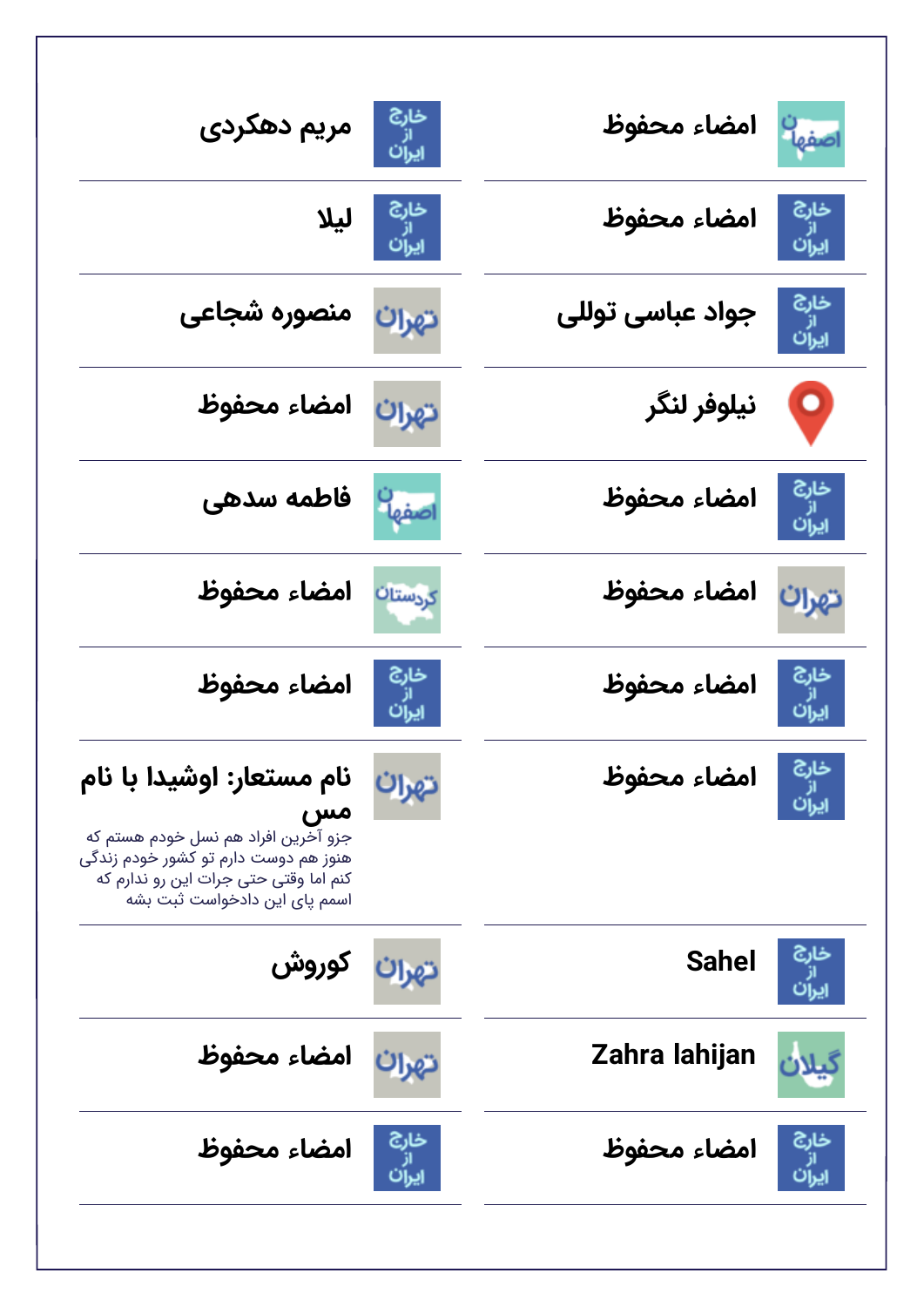| نجمه                                                                                                                                                           | خاری<br>از<br>ایران | امضاء محفوظ  | تهرات                           |
|----------------------------------------------------------------------------------------------------------------------------------------------------------------|---------------------|--------------|---------------------------------|
| امضاء محفوظ                                                                                                                                                    |                     | امضاء محفوظ  | خارج<br>از<br>ایرا <sup>ن</sup> |
| امضاء محفوظ                                                                                                                                                    |                     | امضاء محفوظ  | فار                             |
| <b>رضا گلآور</b><br>می خواهم دست در دست انسانهای آزاده<br>صدای بی صدایان باشم!                                                                                 | خارج<br>از<br>ایران |              | تهرا <sup>ن آبان</sup>          |
| امضاء محفوظ                                                                                                                                                    |                     | امضاء محفوظ  |                                 |
| Kimran Moradoff<br>In support of brave Mrs sotoudeh and<br>uprising people of my country Iran                                                                  | خارج<br>ايران       | امضاء محفوظ  | ايران                           |
| امضاء محفوظ                                                                                                                                                    | خارج<br>"           | ایران یک زن  |                                 |
| massud<br>حمایت از دادخواست نوشته شده توسط<br>خانم ستوده که تحقیقات مستقل با حضور<br>نمایندگان مردم و با نظارت سازمان ملل<br>متحد، و محاکمهٔ آمران و عاملان کش | خارج<br>ايران       | <b>Nayer</b> |                                 |
| امضاء محفوظ                                                                                                                                                    | تهرات               | امضاء محفوظ  | خارج<br>از<br>ایران             |
| رضا سرداری                                                                                                                                                     |                     | منا لينا     | خارج<br>از<br>ایران             |
| Najmieh Rad                                                                                                                                                    | خارج                | Reza Khandan |                                 |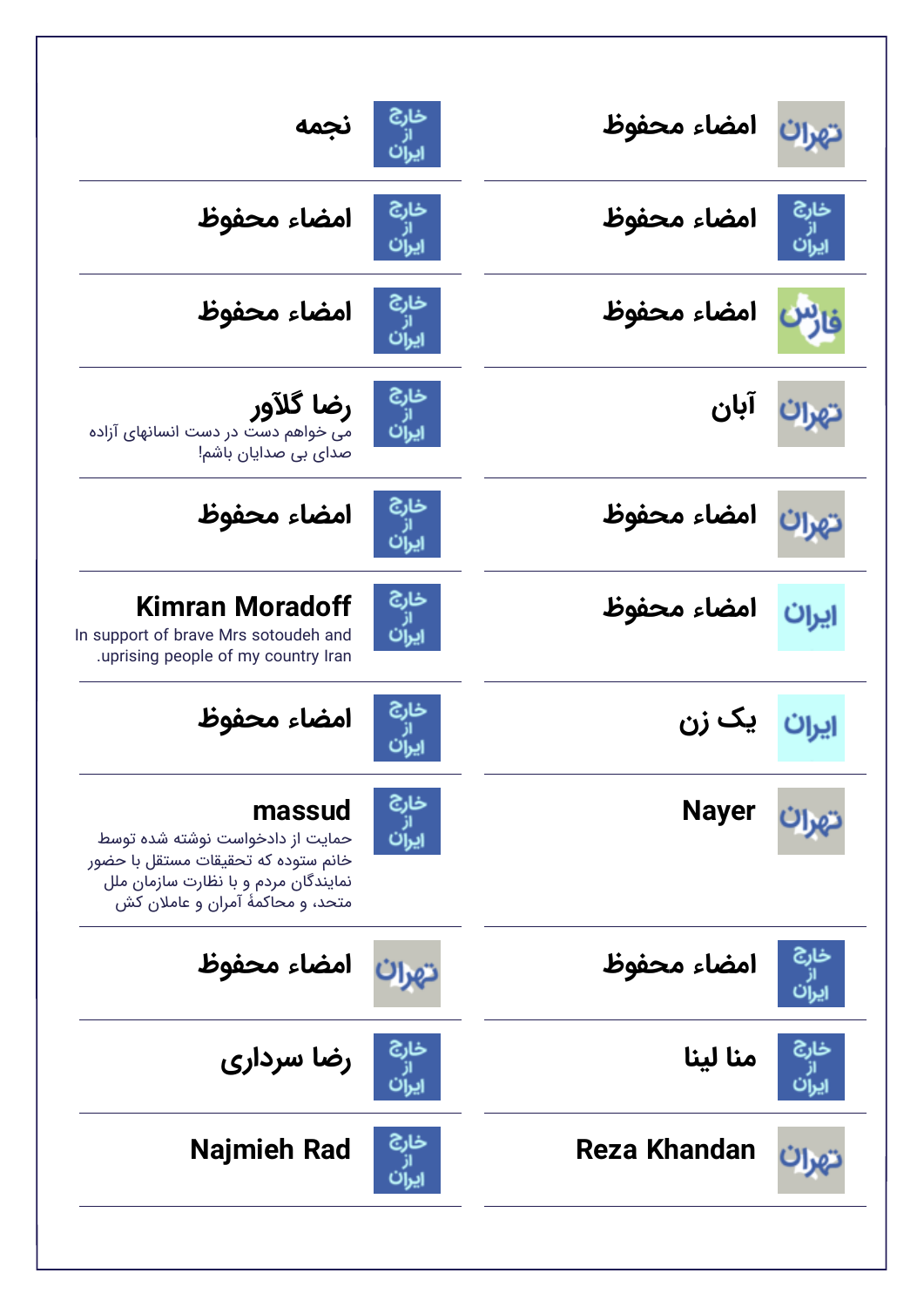| بهروز روانى           | خارج<br>از<br>ایران  | دکتر ریموند رخشانی                                                | خارج<br>ابر<br>ایران |
|-----------------------|----------------------|-------------------------------------------------------------------|----------------------|
| عباس کیانی هرچگانی    | تهرات                | tohid asefi                                                       | نربايجانا            |
| امضاء محفوظ           | خارج<br>از<br>ایران  | mahsa Rad                                                         | خارج<br>ایران        |
| حسن نايب هاشم         | خارج<br>ابر<br>ایران | امضاء محفوظ                                                       | خارج<br>از<br>ایران  |
| <b>Afzal Rezaeian</b> | خارج<br>ايران        | امضاء محفوظ                                                       | خارج<br>از<br>ایران  |
| Abbas Alikhani        | خارج<br>ايرآن        | امیرعلی<br>کشتار مردم توسط حکومت فاسد و جنایتکار<br>جمهوری اسلامی | تهرات                |
| امضاء محفوظ           | Yeao                 | امضاء محفوظ                                                       | خارج                 |
| امضاء محفوظ           | اصفها                | <b>Marcel</b>                                                     | ئارچ<br>يران         |
| احسان حسين زاده       | خارج<br>از<br>ایران  | h                                                                 |                      |
| رضا حاجىحسينى         | خارج<br>از<br>ایران  | امضاء محفوظ                                                       | خارج<br>از<br>ایران  |
| امضا محفوظ            | خارج<br>از<br>ایران  | امضا محفوظ                                                        | خارج<br>از<br>ایران  |
| امضا محفوظ            | خارج<br>از<br>ایران  | امضا محفوظ                                                        | ایران                |